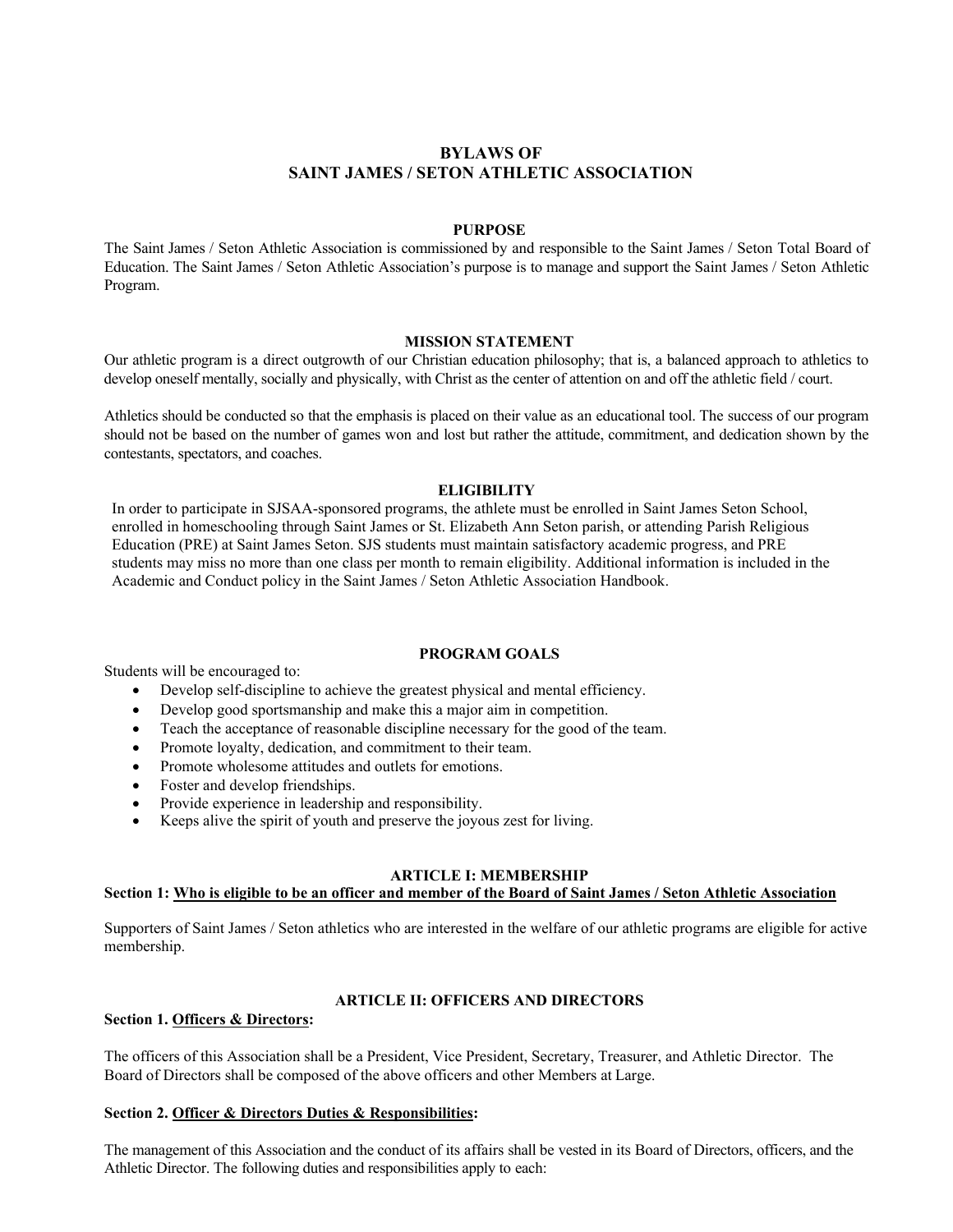#### **Athletic Director**

- A. The Athletic Director reports to the Director ofEducation.
- B. Main contact with Parochial Athletic League (P.A.L.)Director.
- C. Schedule gym / practice times for all sports under the AthleticAssociation.
- D. Main contact with gymscheduler.
- E. Distribute all necessary equipment, uniforms, keys, and books tocoaches.
- F. Responsible for recruiting all coaches.
- G. Responsible for upkeep and ordering of equipment and uniforms asneeded.
- H. Approve the payment of bills.
- I. May sign off on expenses of \$500 or less without a quorum approval.

### **President**

- A. Oversee the entire Athletic Association.
- B. Preside at meetings of the Athletic Association.
- C. Appoint chairpersons of committees.
- D. Supply written report to the Total Board of Education as required.
- E. Oversee fundraising events.

### **Vice President**

- A. Assist the President in overseeing the entire Association.
- B. Take the lead at meetings of the Association in the absence of the President.
- C. Shall perform such other duties as may be assigned by the President or by the Board.

#### **Secretary**

- A. Keep minutes for Athletic Association meetings.
- B. Notify members of the association meetings.
- C. Type any memo / handout needing to go to parents, students, teachers, etc. (directed by A.D.)
- D. Shall perform such other duties as may be assigned by the President or by the Board.

### **Treasurer**

- A. Works with the Saint James / Seton Business Manager to prepare the Annual budget
- B. Works with the Saint James / Seton Business Manager to prepare the quarterly reports of receipts and expenditures.
- C. Prepare Annual Financial reports to the total Board ofEducation Finance Committee.
- D. Shall perform such other duties as may be assigned by the President or by the Board.

#### **Section 3. Committees**:

The President of the Association may authorize, appoint or direct any Committee to assist the Association in carrying out the purposes and goals of the Association. The members of any such Committee shall not have any voting rights for the Association and shall be charged with such duties and responsibilities as the President shall authorize and direct by such adopted resolution.

### **ARTICLE III: NOMINATIONS, ELECTIONS & VACANCIES**

**Section 1.** The Athletic Director is hired by the Pastors of each of the Parishes.

**Section 2.** The President, Vice President, Secretary and the Treasurer shall be elected by popular vote of the active membership present at the annual May Regular Meeting. All officers shall hold office for the two years following the annual election beginning on June  $1<sup>st</sup>$  of the next even-numbered year and ending on May  $31<sup>st</sup>$  two years later.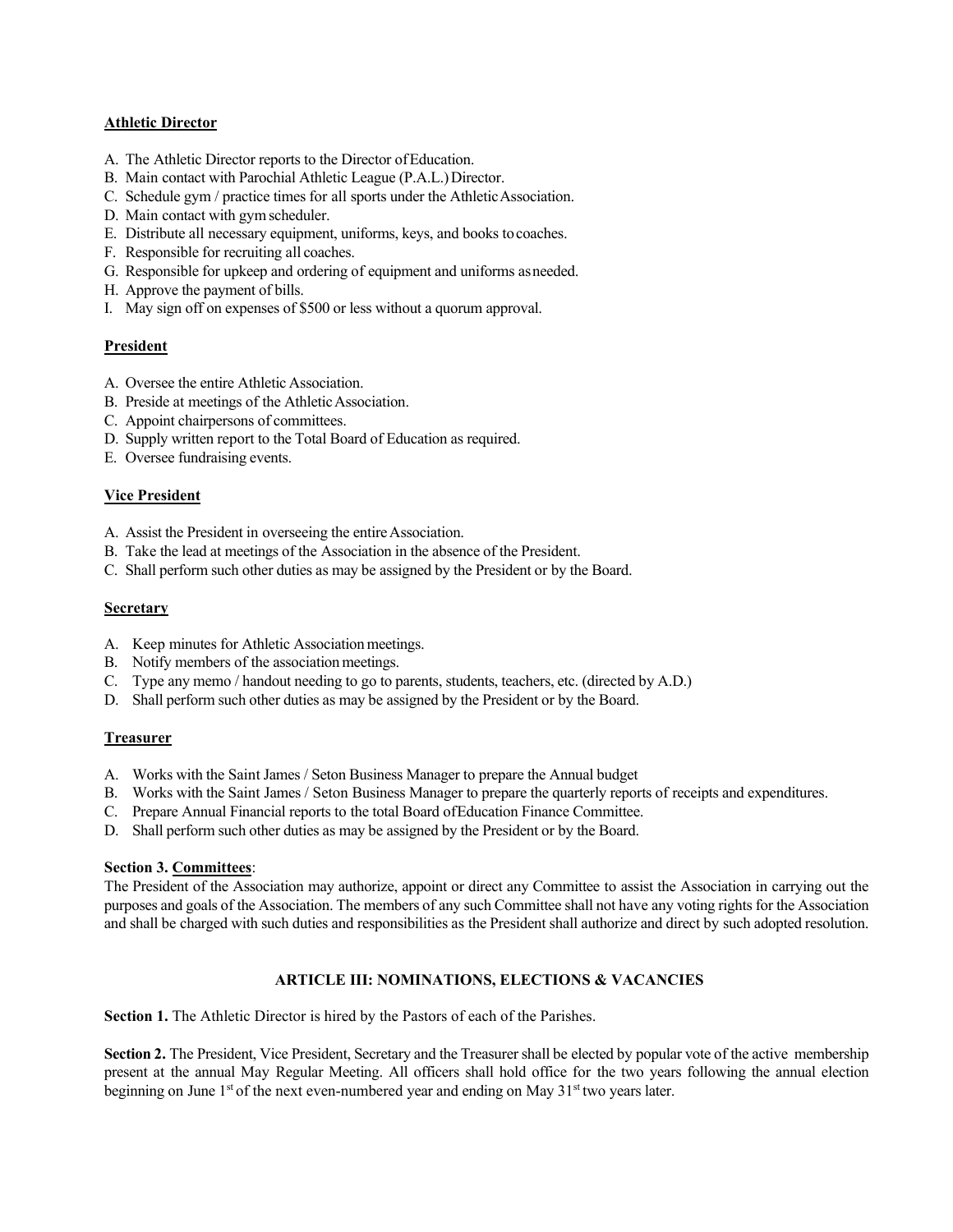**Section 3.** Following the conclusion of the annual fundraiser or before, the President shall appoint a nominating committee. They shall prepare a slate of nominees for each office and director position that is representative of both parishes and shall submit it to all members of the Association at least thirty (30) days prior to the election. If there is more than one nominee for an office, the voting shall be done by secret ballot. Space shall be provided for write-in candidates on the Official Ballots at the election. The Nominating Committee and the current President shall oversee the counting of the ballots. Voting records shall be kept on file until the following election.

**Section 4**. To be in good standing and remain on the board, each member must attend at least 50% of the scheduled meetings.

**Section 5.** Vacancies occurring between elections shall be filled by the Association's Board of Directors. These appointed directors shall serve until that term of office has expired.

**Section 6.** Board members whose children have graduated or otherwise moved on from Saint James Seton but who are willing and able to act upon behalf, and at the direction, of SJSAA shall be designated as Ex-Officio Board Members. Ex-Officio members may vote while attending meetings, but their absence will not count toward the quorum. The previous Athletic Director also would qualify as an Ex-Officio Board Member.

# **ARTICLE IV: MEETINGS, NOTICE, QUORUM**

Section 1. The rules of parliamentary procedure as contained in Robert's "Rules of Order" shall govern all meetings of the Saint James / Seton Athletic Association.

**Section 2.** The order of business meetings shall be as follows:

- 1. Roll Call of Officers
- 2. Approval of Minutes of Previous Meeting
- 3. Treasurer's Report
- 4. Committee Reports
- 5. Unfinished Business
- 6. New Business

**Section 3.** Regular Meetings shall be held a minimum of six times per year at such time and place, as the President shall designate.

**Section 4.** Special Meetings may be called by the President or by any two other officers. The notice of Special Meetings shall state the purpose thereof and only such business stated therein shall be transacted.

**Section 5.** Notification of meetings to the Officers and Directors shall be given at least fifteen (15) days prior to the meeting. Notice of such meetings shall also be given to the general church and school public by publication in the church bulletins.

**Section 6.** If a special meeting of the Athletic Association is needed, the meeting will be called by the President, or two of the officers, and must be attended by at least one half of the board members

**Section 7.** A majority of the Board Members shall constitute a quorum for the transaction of business at any meeting of the Association.

**Section 8.** A simple majority vote of those individuals present at a meeting and entitled to vote shall control on all questions.

### **ARTICLE V: FUNDRAISERS**

**Section 1.** All fundraisers conducted by the Saint James / Seton Athletic Association shall be conducted in accordance with the policies set forth by the Saint James / Seton Total Board of Education and the SJS Athletic Association.